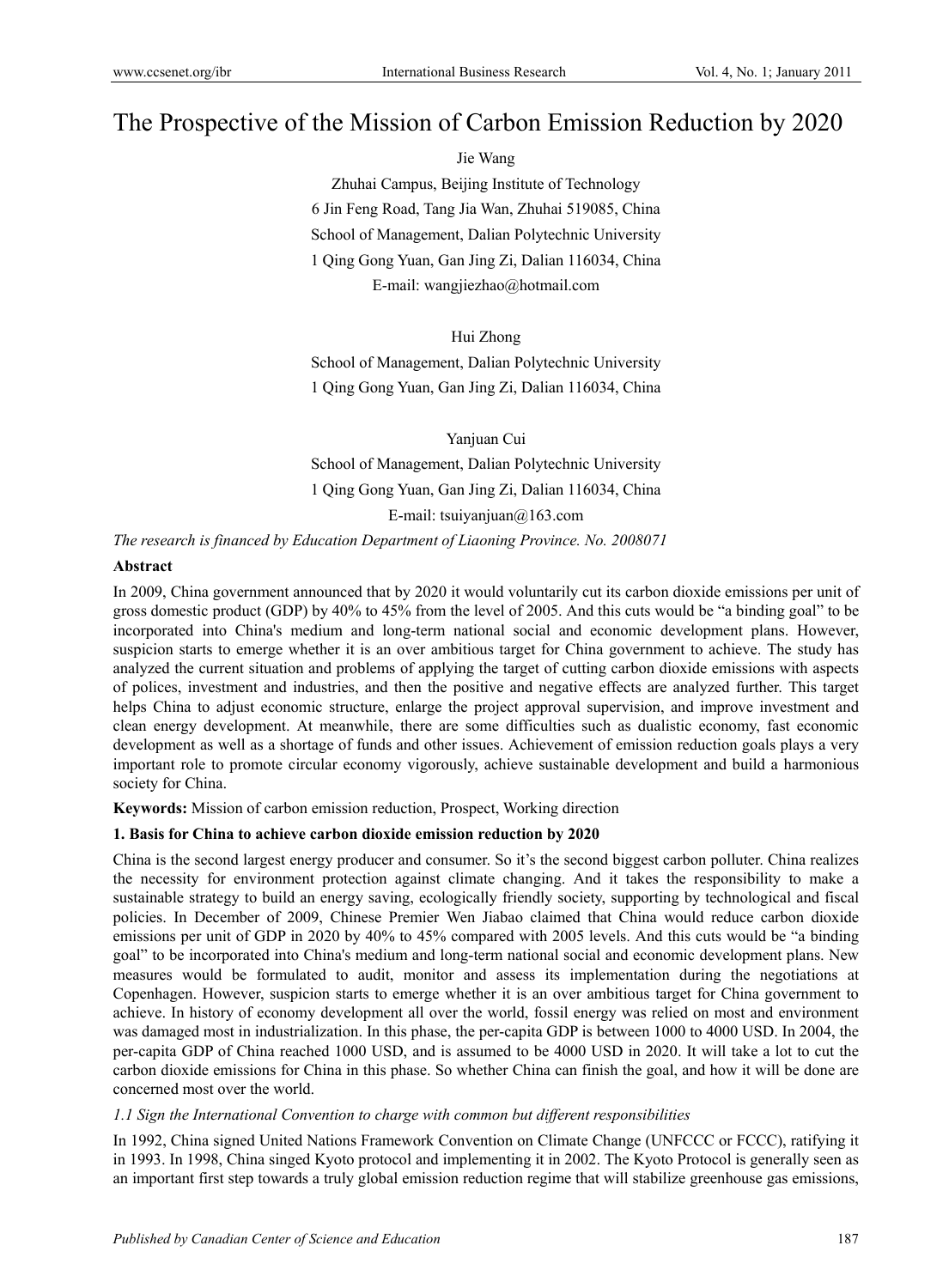and provides the essential architecture for any future international agreement on climate change. Chin will stick to FCCC and Kyoto Protocol. China has finished the People's Republic of China Initial National Communications on Climate Change. And make strategy to deal with climate change, with the following principles: thoroughly apply the Scientific Outlook on Development; stick to energy-saving and environment-protection as a basic state policy for China; set goals of controlling greenhouse gas emission and speeding up sustainable development; take economic development as the central task, speeding up transforming of economic development mode; take energy-saving, energy structural optimization and ecology-protection as major goals, supporting by science and technology; improve the communication and cooperation with international, contribute to the climate change problem as much as possible. China is the member of Carbon Collect Forum, Methane to Markets Partnership and Asia-Pacific Partnership on Clean Development and Climate. China participated the dialogue between G8 and five major developing countries about climate. China proposed the management net of forest recovery and sustainability in Asia and held the climate change and technology innovation international forum in APEC. China has been making efforts to dealing with climate change.

There is mechanism for China to dialogue and cooperate with European Union, India, South Africa, Brazil, Japan, America, Canada, Britain, Australia and so on. All of these countries are making efforts to deal with the climate change. China has been devoting itself to helping developing countries in Africa and small-island to adapt to climate change. China claimed that it would cooperate with Central Africa in China's African Policy. Chinese government has held Clean and Development Mechanism study twice, which is for officers from Africa and Asia to participate.

#### *1.2 The government makes policies to promote the energy saving and emission reduction*

After the United Nations Conference on Environment and Development in 1992, China has made laws, policy and plan to guarantee the energy-saving and emission-reduction, such as China's Population and Development in the 21st Century. So far, there are 9 laws on environment protection, 14 laws on natural resource management and 34 regulations on environment enacted by National People's Congress or the State Council. Also the environment department enacted more than 90 national regulations 1020 local rules to protect environment. In 2003, China has sped up to build up resource-effective and environment-friendly society. Energy saving and emission-reduction is included in China's 9th five-year plan, 10th five-year plan and 11th five-year plan. In the meanwhile, low-carbon economy is guaranteed by series of law. China claimed that China pledges to cut energy consumption per unit of GDP by 20 percent, and reduces the main pollution by 10% in total in the Outline of the 11th five-year Plan for National Economic and Social Development of the People's Republic of China. The National Development and Reform Commission enacted Implementation Scheme of Checking System of Energy Consumption per Unit GDP, which says officials are in the accountability and rejection system for province to save energy and reduce emission.

# *1.3 Enhance the science research and international cooperation to improve technology of energy saving and emission reduction*

China is working on climate change based on research and study, along with international cooperation. In last 20 years, there has been a team of experts on climate change research from different fields, who have got landmark achievement. National scientific research bases are built, with the net of monitor system on climate. Speed up the research and demonstration of high technology about climate change, to progress the combination between productivity and technology. It needs stable investment from government and other channel for the research of climate change. During 11th five-year plan, it has financed more than 2.5 billion Yuan by National key scientific and technological project, 863 projects and 973 projects. By 2007, Chinese government had supported 7 billion Yuan for energy-effective and emission-reduction, besides the investment from other channel. China has thrown itself to the international cooperation about the climate change, China has participated World Climate Research Program sponsored by Earth System Science Partnership (ESSP), International Geosphere-Biosphere Program (IGBP), International Human Dimensions Program (IHDP), Group on Earth Observation (GEO), Global Ocean Observing System (GOOS), International Polar Year (IPY) and so on.

#### *1.4 Enhance the economy structure adjustment to transform the economic growth mode*

Since later in the 1980s, China has paid attention on economic growth mode. Energy-saving, cleaning, pollution avoiding are important parts of China's industry policy. The proportion of the primary industry is growing smaller and smaller. The tertiary industry has made great progress, especially telecom, tourism, finance and so on. Though the proportion of secondary industry is growing up, it is very obvious that the inner-structure has changed. Mechanism, electron, communication industry have developed fast. The proportion of high additional value products is getting bigger. The diversity of secondary industry is blowing. The structure is getting more and more complicated. Both light industry and heavy industry are developing in the same time. Capital-intensive and technical-intensive are taking place of labor-intensive. These changes bring good to the energy saving.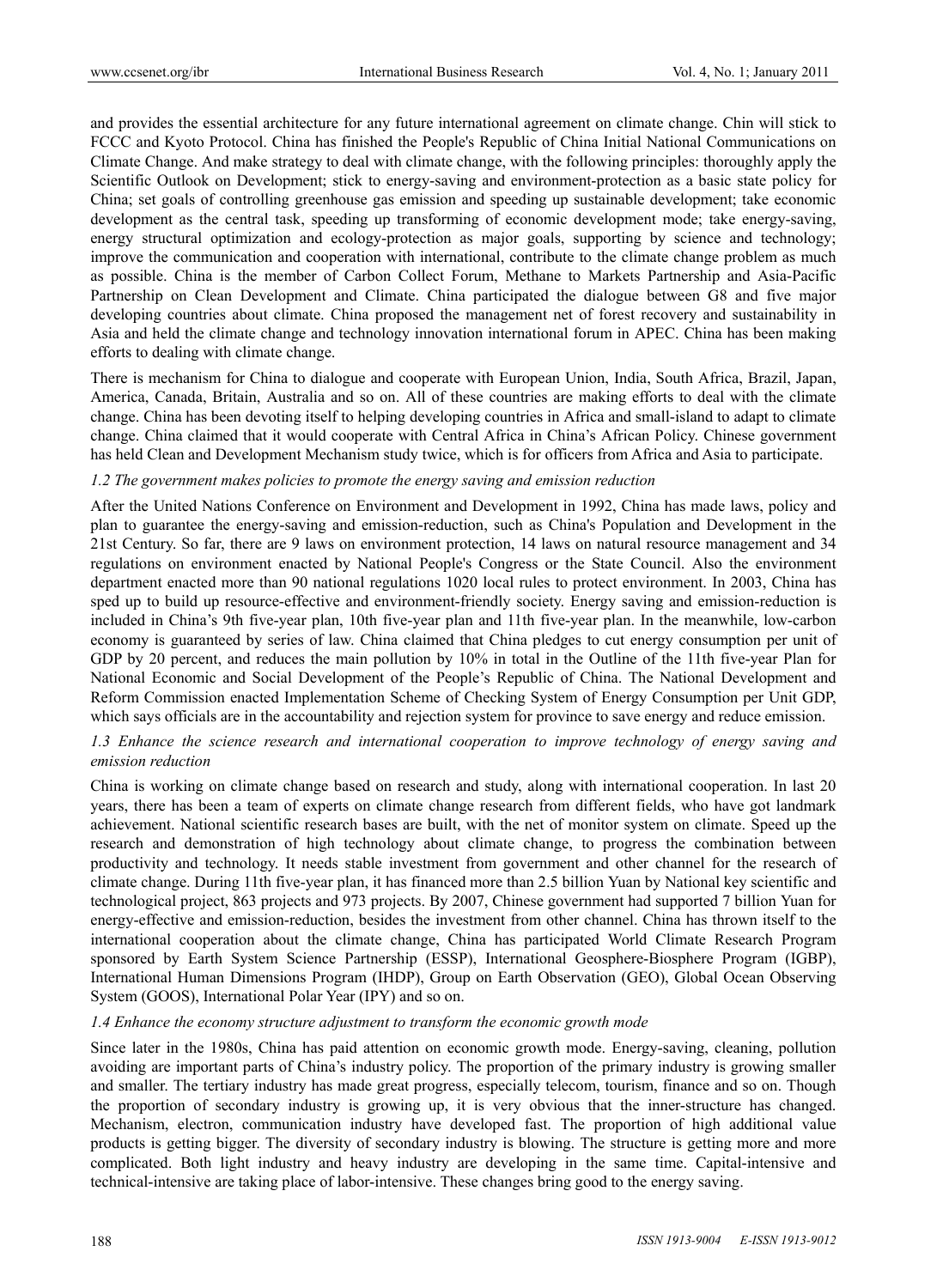In 2004, the State Council laid out the Outline of Energy Mid-Long term Development Blue Print (2004-2020). National Development and Reform Commission laid out Blue Print of Mid-Long Term Energy-saving. In Feb of 2005, the National People's Congress laid out the Renewable Energy Act of the PRC, showing the obligation and right of Government, Corporation and Individual in exploring renewable resource, including price management, fee distribution, investment, preference price and tax, network combination electricity generation. In 2007, China laid out Guiding Catalogue for Structural Adjustment. There are three types of industry in the catalogue, encourage ones, confined ones and eliminated ones. By 2007, large productivity has proposed to be shut down.

China has devoted to the development of low-carbon energy and renewable energy, along with the progress of the structure of energy usage. Thanks to direction of national policy and investment, hydropower, nuclear energy, oil, gas and gas above coalmine are explored and used. And new type of renewable energy is welcomed in the countryside and area proper for them, such as biomass energy, solar energy, terrestrial heat and wind power. The proportion of this energy is growing bigger and bigger. In the primary energy consumption structure, the proportion of coal is reduced from 76.2% in 1990 to 69% in 2008, and oil grew up from 16.6% to20%, gas from 2.1% to 3.4%, and hydropower from 5.1% to 7%. There is progress on ecology structure, by planting trees and protection. Along with the implementation of key projects of national forest ecological construction, it got great achievement on planting with the number of 195 million hectare forest. And forest coverage rate grew up from 13.92% in 1990s to 20.36% in 2008, according to the 7th forest resource inventory, with the planted forest 62 million hectare in conservation, which is keeping the world record.

# *1.5 The achievement of energy-effective and emission-reduction*

In 2005, under a five-year plan to 2010, China pledged to cut energy consumption per unit of GDP by 20%, major polluter by 10%. According to China National Climate Change Program issued by the State Council of China, China has set goal, principles, and policy of climate change, as the first developing country to issue a climate change national program. And in 2009, this program is confirmed as the national mid-long term economic and social developing plan.

Service industry will be supported to progress and turn the poor link to develop, according to Several Viewpoints on Speeding Development for Service Industry. Service industry will also be helped to increase the proportion in the GDP by 3% by 2010, compared with 2005. Tourism, finance and logistics are the symbol of the developed service industry. High-tech industry is concentrating on digital TV, software, integrated circuit and biology, and supposed to increase the proportion in GDP by 5%, during the 11th five-year plan. Communication, aerospace, new energy, new material and sea industry are the key points of establishment manufacturing. The entry of high consuming industries will become much harder than before, with 13 industries will be washed out. The production of high-energy consumption, large emission and made of resource will restrained to export. High energy consuming industry is shrinking. And many documents are issued for the responsibility system to establish, such as Implementation Scheme of Checking System of Energy Consumption per Unit GDP, Implementation Scheme of Statistical Index System of Energy Consumption per Unit GDP, and Implementation Scheme of Monitoring System of Energy Consumption per Unit GDP. These documents set accountability system for officials in province to finish the energy-effective and reduction mission. In 2008, 580 billion Yuan was invested in environment protection out of 4000 billion Yuan in total of government investment, of which 210 billion Yuan was used directly for energy saving and emission-reduction, 370 billion in industry structure adjustment and invention. China has been making efforts to turn his industry-developing mode to low-emission, low-consumption and low-input way, encouraging green industry to develop.

Energy-consumption is getting down every year, for the last 4 year, with drop by 1.79% in 2006, 4.04% in 2007 and 4.59% in 2008. It has dropped by 10.1% in total, saving 29 billion Ton of energy in standard coal. China has reduced the energy consumption per GDP by 13.77% by the second season of 2009, 6.23% away from the promise of 20%, compared with 2005. For the next a year and a half, China should reduce it by 4.15% annually to finish the goal. Reviewing the last two years, it reduced by 5.1% on average. It's very possible for China to achieve by 2010. The sulfur dioxide and COD are reduced by 8.95% and 6.61% for the last 3 year. And the sulfur dioxide emission reduction has reached the goal that is set in the 11th five-year plan. The increase of the capacity of the fuel coal sulfur removal instrument is 411 million KW from 2006 to 2008. And 60.06 million KW washes out the installed capacity of thermal power during 11th five-year plan. Many washed out productivity is been shut down.

# **2. Challenge of energy-effective and emission-reduction in China**

# *2.1 Coal is major part of the energy-consumption in China*

In China, Coal takes 94% of the energy-storage that can be explored, compared with oil's 5.4% and gas's 0.6%. It's easy for coal to be dominating in the energy-production and energy-consumption for a long time. Though China has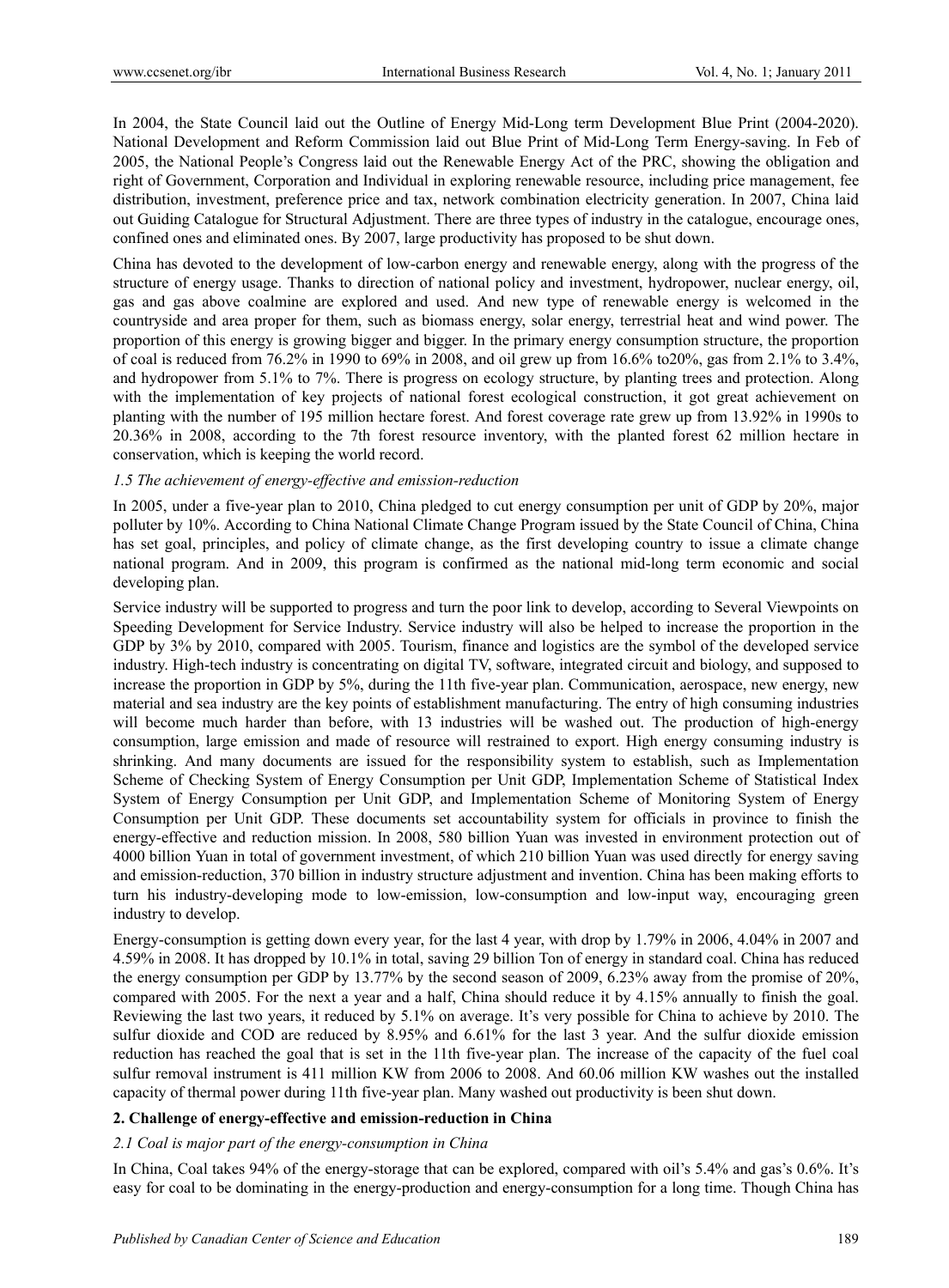been working on the diversity of the energy-use for the last 20 years, coal is dominating in the primary energy-consumption, which takes 69%. The carbon dioxide emission of coal-usage is much higher than other fossil energy, which is twice as much as gas dose. Coal-usage is contributing to 85%of the carbon dioxide emission, 90% of the sulfur dioxide emission and 73% of the soot all over China. The carbon dioxide costs 2.2% of GDP every year. The more China's economy is developing, the more use coal will be taken. The coal-dominant energy pattern is the prior problem to be solved for the sake of climate change.

# *2.2 Industrialization and urbanization make energy-effective and emission-reduction harder*

As economy developing, population growing, consumption-structure upgrading, the need for energy is stronger and stronger, and the carbon dioxide emission is of course more and more. According to World Energy Outlook 2007 by International Energy Agency, the need of primary energy will grow by 3.2% from 2005 to 2030, with reference, and 2.5% without reference. And carbon dioxide emission will grow in the same speed. As this comes along, China will become the largest carbon dioxide emission producer in the world, exceeding America. The economic developing mode hasn't been changed, China's energy-consumption is still much higher than other developed countries. All of these are holding back of 2020 mission.

# *2.3 Globalization has great impact on China's mission*

As globalization going, China still keeps in the end of the industry chain. There is large lag between China and other developed countries, about technology, additional value and other aspects. China has long been in labor-intensive and capital-intensive economic developing mode, along with energy-intensive and pollution-intensive. China takes deep part in the international trade. The energy-consumption and energy-export will grow larger and larger.

#### *2.4 Invention and creativity is poor, and become the bottleneck of the mission*

China is in imbalance of the technology development, which is the biggest challenge of transition from high-carbon economy to low-carbon economy. According to Kyoto Protocol, developed countries are required to support the developing to reduce carbon dioxide by money and technology. China is in a subtle situation and is not ready to take all of these supports. China has been in the situation of trading market with technology, importing high-tech. But China dose not has his intellectual property rights about energy-effective and emission-reduction. These have been the bottleneck of the mission. Resent days, low-carbon technology and carbon dioxide storage have been included in the "973" plan and "863" plan. But the real progress has not been made, and need more working on.

# **3. Working direction of 2020 mission**

# *3.1 Figure out the way to make energy effective*

As the second largest carbon dioxide emission country, China's effective utilization rate of energy is just 33%, less than the developed by 10%. There is room for China to make progress.

Effective utilization rate of energy means the economic growth and impact on environment and ecology that coursed by using energy. There needs cooperate among energy, environment and economy to make energy utilization effective. We should pay attention to impact on environment from energy consumption, as well as economic development. There are several way of energy-effective: first is economy grows, in condition that energy consumption and environment impact are the same; the second is environment is better, in condition that energy consumption and economy growth are the same; the third is that energy is consumed less, in condition that environment impact economy growth are the same; the fourth is that energy is consumed less and environment is better in condition that economy growth is the same; the fifth is that energy is consumed a little bit more in order to make big progress in economy development and environment improvement. Local area and companies in a short time above can achieve all of these. However it is inevitable that economy is growing and environment is getting better, so the fourth and fifth pattern are the most possible way for China to make energy utilization effective.

# *3.2 Make energy consumption structure adjustment deeper*

For years, Coal is dominating in the primary energy, about 70%-75%, much higher than the average level of the world. And more than half of the electricity is generated by coal; about 78% is made from coal. That is the reason why China consumes more, pollutes more and emits more. China is rich of hydropower, wind power and solar power, which are not been explored. It's very clear how to make the adjustment. First, develop nuclear power. Second, wind power is the prospective one for China to explore, as is the fifth top countries all over the world. Solar power and other new power accounting for less than 1% in total are developing the core technology. Thirdly, China has the richest hydropower in the world, about 540 billion KW of capacity, which is used less than 30%. Fourthly, work on new energy and substitutes for old ones, such as hydrogen power, gases, fuel cell, hydrate and oceanic power. Finally, coal is used more effective and clean. It is long way to change the energy consumption pattern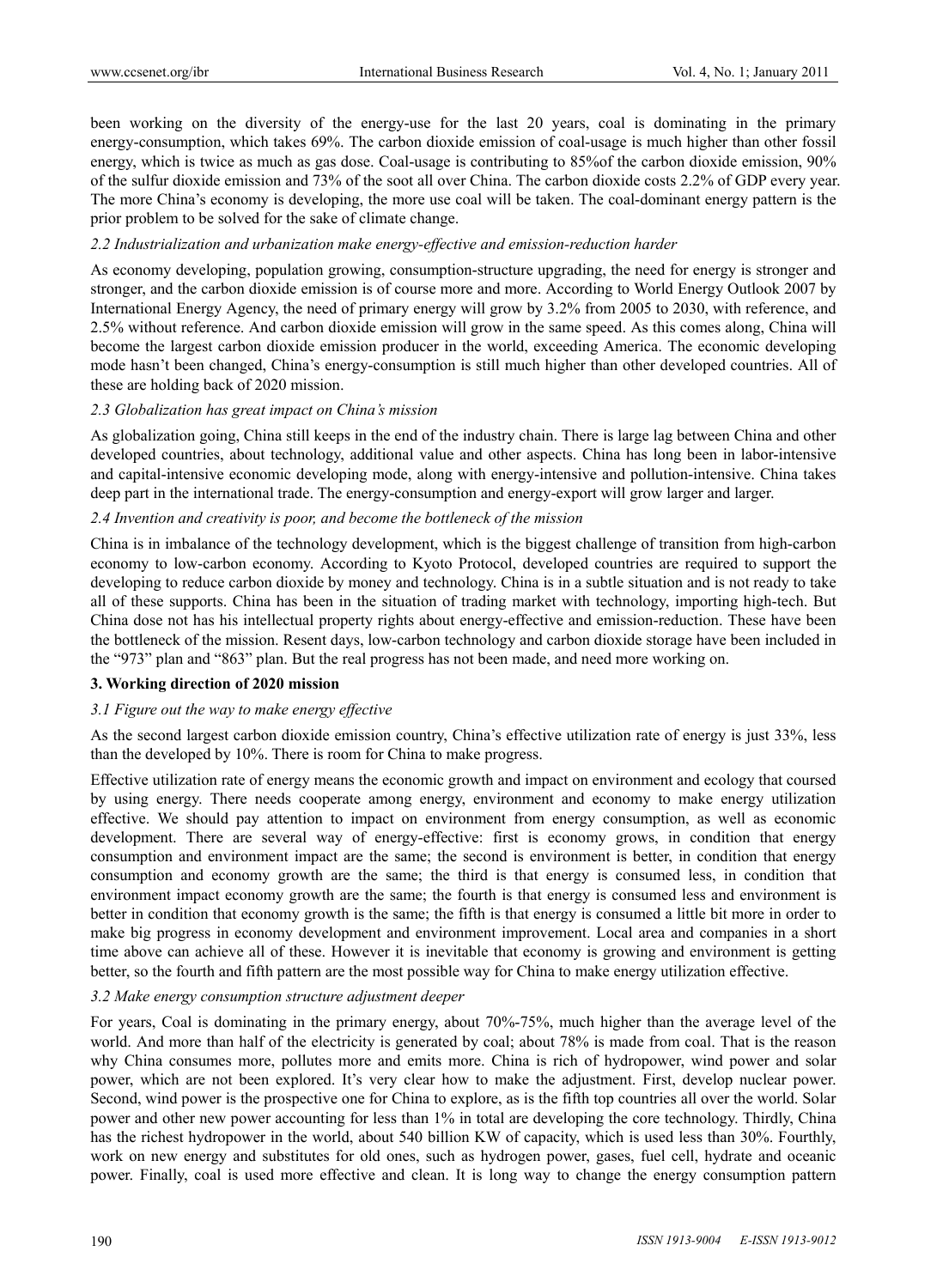completely. It is reasonable to making break through in the coal use to make energy effective and emission reduced.

# *3.3 Work on the industry structure adjustment*

China should adjust industry structure, considering the environment and energy. Rebuild the traditional industry, developing the high-tech, high additional, and knowledge-intensive industry. Make tertiary industry develop in a high level.

# *3.4 Forest carbon sinks*

Forest carbon sinks means carbon dioxide is absorbed by forest, and settled in soil. Forest is the largest carbon dioxide storage, slowing down the climate change. For the next 30-50 years, it's very economical and possible to enlarge the forest coverage. According to the 7th National Forest Inventory (2004-2008), the forest coverage is 195 million He, coverage rate 20.36%, and forest storage 13.721 billion cubic meters. China has 7.811 billion Ton forest carbon sinks. It's very much effective to enlarge the carbon sinks, in order to slow down the climate change.

# *3.5 Invest more in the technology and innovation*

China's technology and science is much behind the developed. And technology and science is the key for low-carbon economy. China has issued Energy Mid-Long term Development by 2020: First, technology about energy-saving and energy-effective; second, explore technology about fossil energy; third, technology about electricity net safety and energy storage; fourth, technology about renewable energy use in large scale; fifth, nuclear technology and dealing with nuclear disposals; finally, new energy theory.

# *3.6 Enhance the awareness of the people about low-carbon lifestyle*

With the population of 1.3 billion, energy consumption by family cannot be neglected. The people should change the lifestyle of waste, using less one-off, saving every drop of water, electricity. Build up leading community, city and family to show the model. Encourage buying environmental product, reusing material, and doing rubbish classification.

# **References**

Ben HUA (2010). Reading low carbon energy mid-term target of China by 2020. *Journal of shenyang institute of engineering: natural science*, 1, 1-5

China council for international cooperation on environment and development (CCICED). Low carbon economy development ways of China. [Online] Available:

# http://www.cciced.net/ztbd\_1/agm/thefourth\_1/agm09/relatedoc/200911/P020100310357062544689.pdf (November 11, 2009)

Liuxin Chen (2009). Low-carbon economy: situation abroad and the choice of china. *Academic Journal of Gansu College*, 6.

Kejuan Jiang, Xiulian Hu, Xing Zhuang & Qiang Liu (2009). Low carbon prospect and development road of China by 2050. [Online] Available:

http://www.eri.org.cn/manage/upload/uploadimages/eri2009630132954.pdf (June 30, 2009)



Figure 1. Proportion of the Three Industries in China from 1952 to 2008 (Resources from China Report)